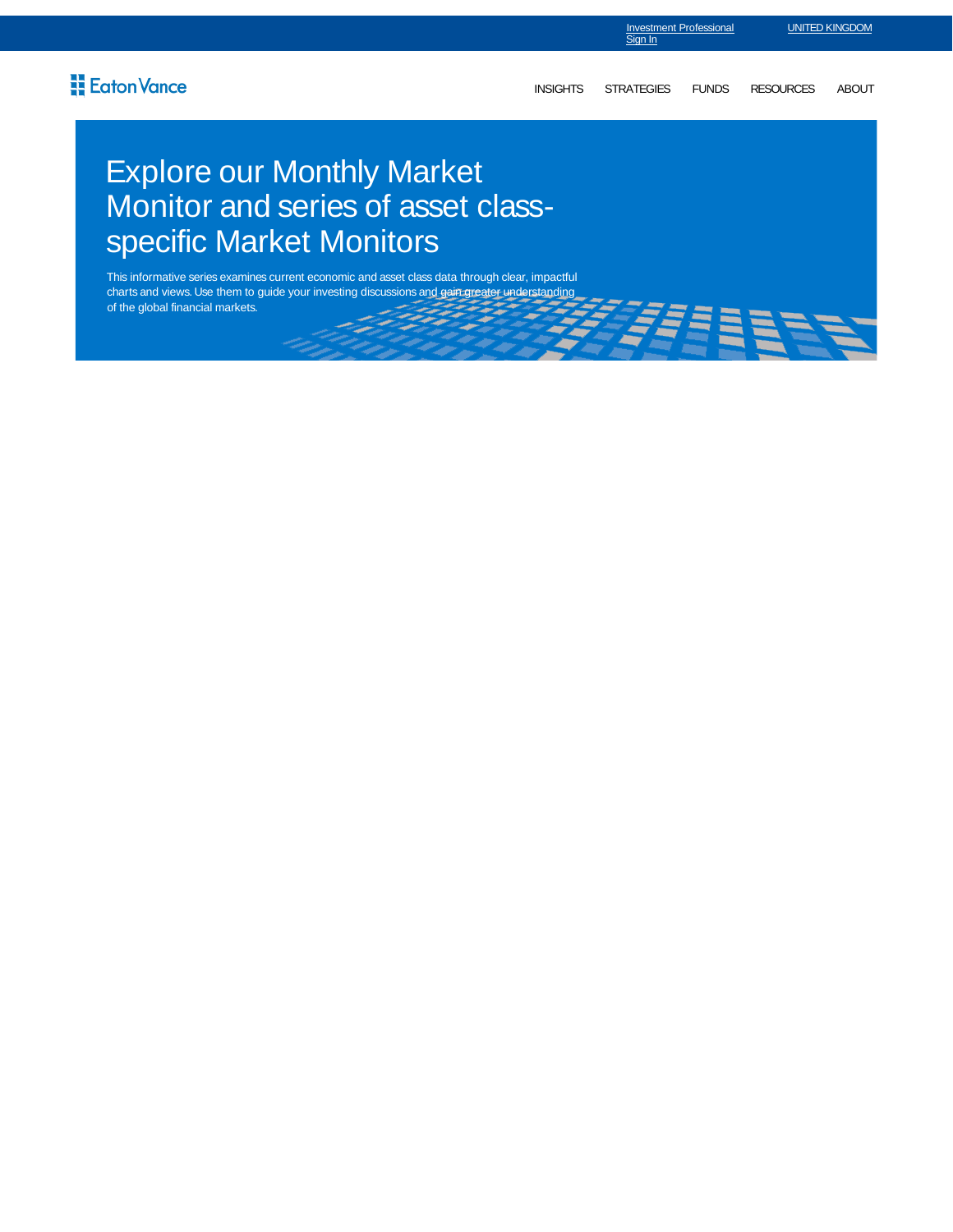# Market Monitors

#### Browse the Monthly Market Monitor

**Table of Contents** 2 **Fixed Income** 3 **Equities**15 **Alternatives** 26

**Asset Allocation** 32 **Additional Information** 41

Scroll through our Monthly Market Monitor by using the arrows below. Or jump to specific sections by using the categories to the left.

DOWNLOAD

### Email Subscriptions

To receive our Monthly Market Monitor and Asset Class Market Monitors by email subscription, please visit your **My Account** page or **register** if you don't have an existing account.